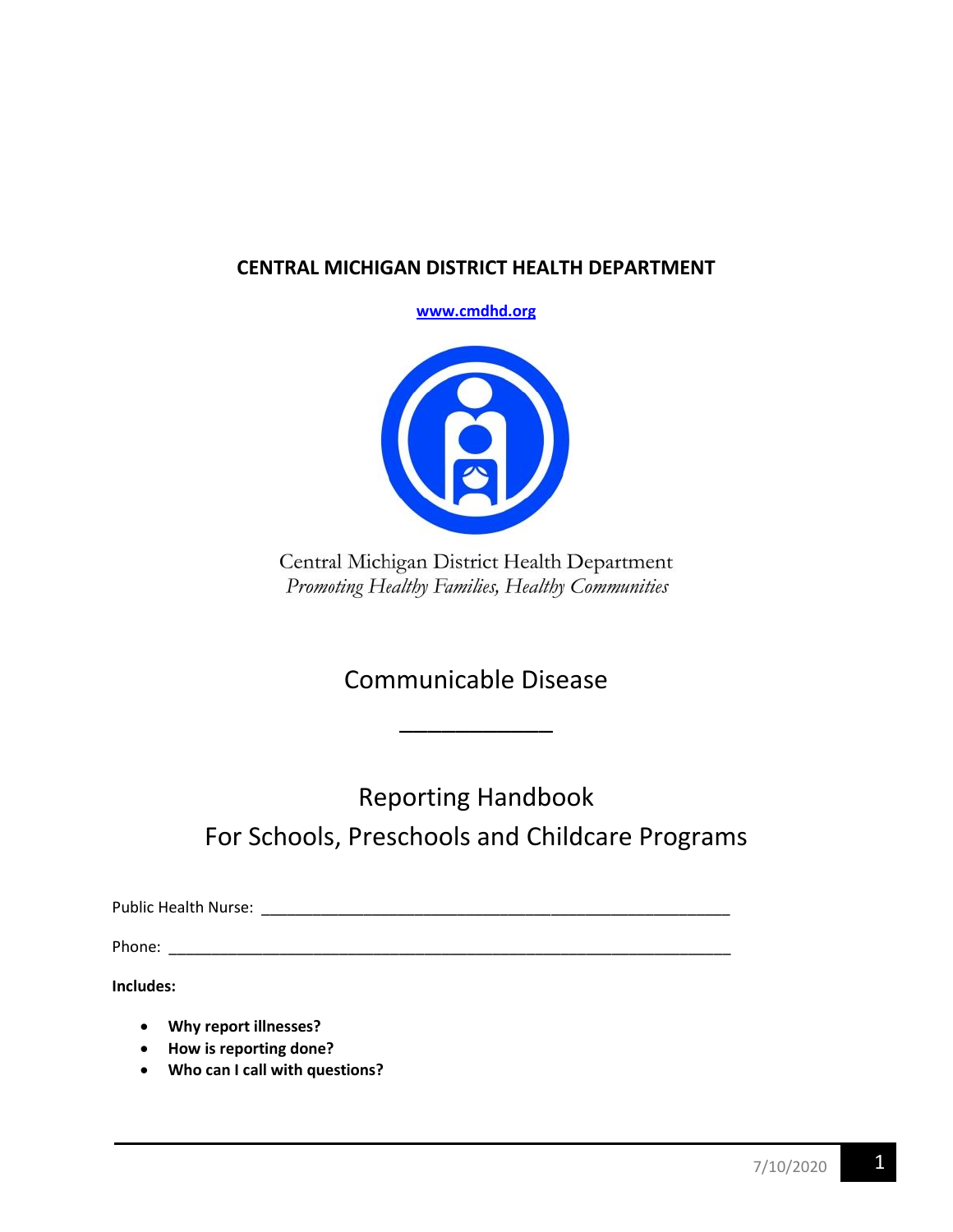## **Table of Contents**

| What is a Communicable Disease?                                         |  |
|-------------------------------------------------------------------------|--|
| Communicable Disease Rules of Act No. 368 of the Public Acts of 1978.   |  |
| Detailed Instructions for Completing the Michigan School Reporting Form |  |
| Does Anyone Really Read These Reports?                                  |  |
| List of Reportable Diseases                                             |  |
| "Thank You" for Your Assistance                                         |  |
| Appendices                                                              |  |
| <b>Student Absences Letter (CMDHD)</b>                                  |  |
| <b>Managing Communicable Diseases in Schools (MDHHS)</b>                |  |
| <b>Guidance on Influenza for Schools (CMDHD)</b>                        |  |
| <b>Michigan Childcare Immunization Requirements (MDHHS)</b>             |  |
| <b>Michigan School Immunization Requirements (MDHHS)</b>                |  |
|                                                                         |  |

# **Contacts by County**

|                         | Phone                  | Fax          |
|-------------------------|------------------------|--------------|
| <b>Arenac County</b>    | 989-846-6541 ext. 1128 | 989-846-0431 |
| Clare County            | 989-539-6731 ext. 1242 | 989-539-4449 |
| <b>Gladwin County</b>   | 989-426-9431 ext. 1321 | 989-426-6952 |
| Isabella County         | 989-773-5921 ext. 1434 | 989-773-4319 |
| Osceola County          | 231-832-5532 ext. 1242 | 231-832-1020 |
| <b>Roscommon County</b> | 989-366-9166 ext. 1625 | 989-366-8921 |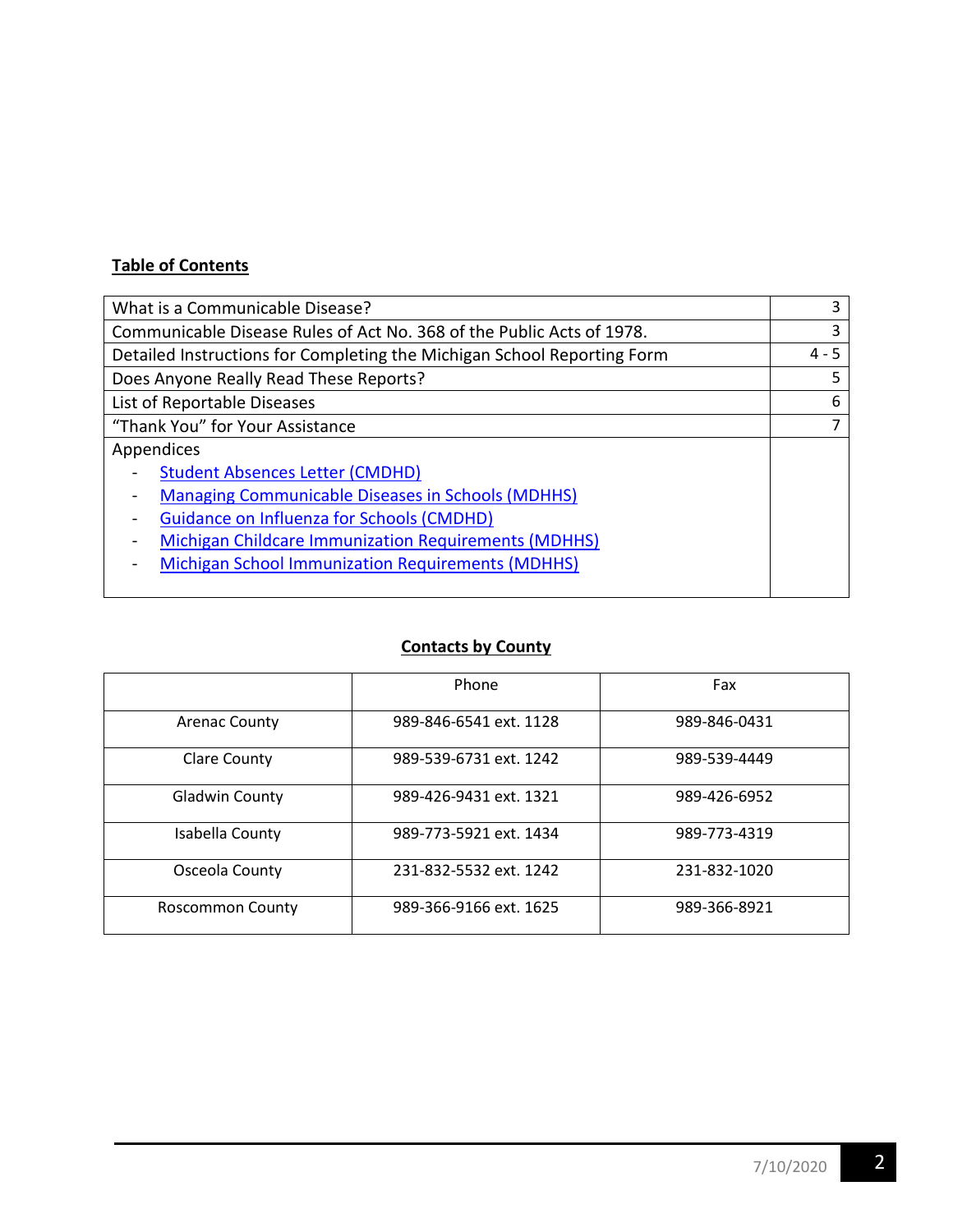## **What is a Communicable Disease?**

A communicable disease is an infectious disease which is transmissible by direct contact with an infected individual, an individual, an individual's discharges, or by indirect means (such as a mosquito, bird, or animal).

## **Communicable Disease Rules under Act No. 368 of the Public Acts of 1978 Schools and Communicable Disease Reporting**

Physicians, clinical laboratories, primary and secondary schools, childcare centers, and camps are required to report the occurrence, suspected occurrence or unusual increase of any disease, condition or infection as identified in the Michigan Communicable Disease Rules. In addition, all other healthcare providers are required to report to local health authorities. Together, they play a key role in state and local efforts to control communicable diseases.

Daycares, preschools and schools are required to report communicable diseases for a number of reasons. The most common are as follows:

- To identify outbreaks and epidemics
- To enable preventive treatment and/or education to be provided
- To help target prevention programs, identify care needs, and use scarce prevention resources efficiently
- To evaluate the success of long-term control efforts
- To facilitate epidemiological research to discover a preventable cause
- To assist with local, national, and international disease surveillance efforts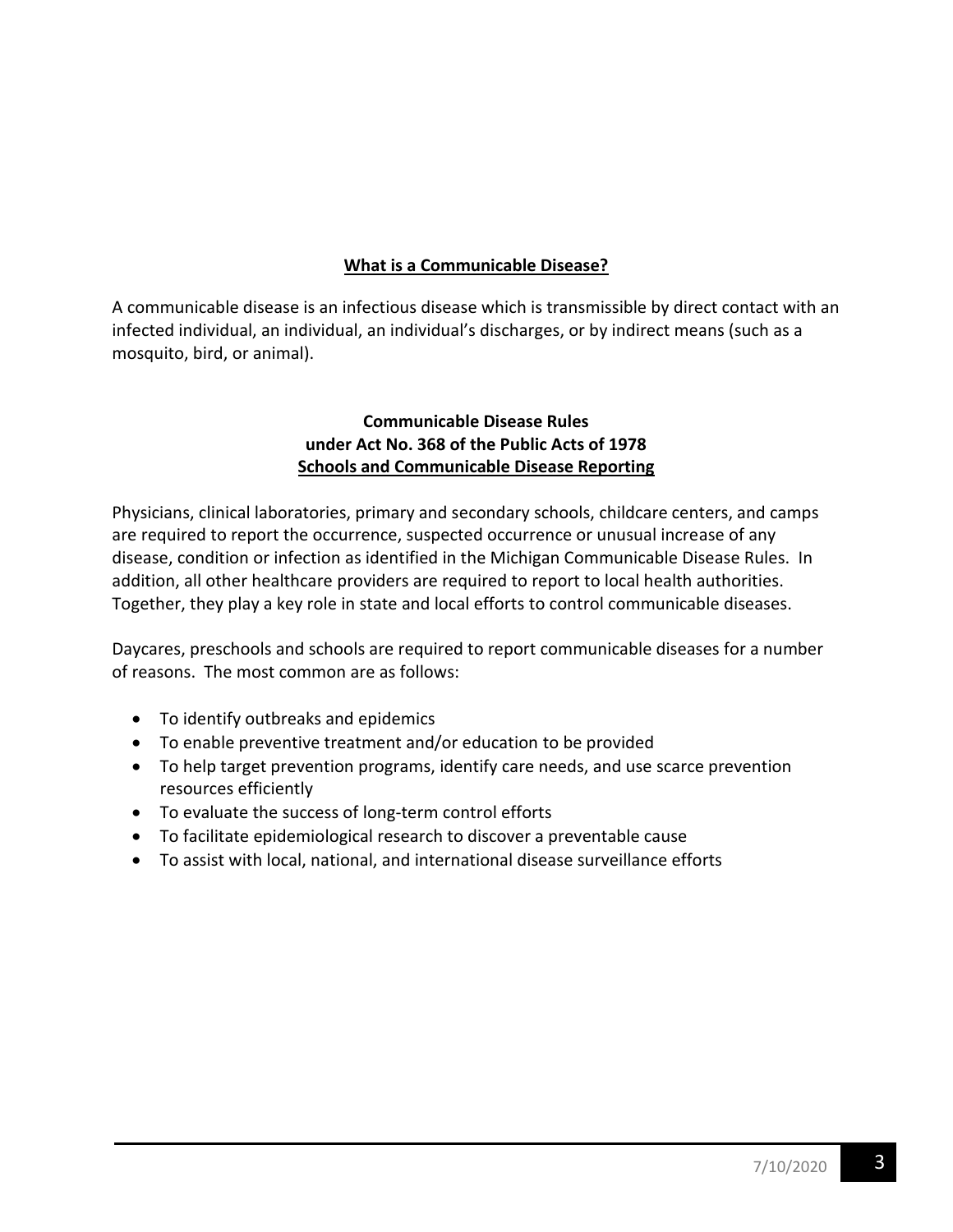# **Completing the "Michigan School Building Weekly Report…. (DCH-0453)" Detailed Instructions**

The electronic reporting forms can be accessed at http://scripts.cmdhd.org/school reporting or [http://scripts.cmdhd.org/childcare\\_reporting.](http://scripts.cmdhd.org/childcare_reporting) Your local public health department communicable disease nurse will provide you with access information.

If you do not have access to the internet and would like to report via paper format, please contact your local public health department communicable disease nurse.

### **Section 1. – General Information**

Please complete Section #1 of the DCH-0453 form to report the following:

- Date of the week ending
- School/Preschool name
- District
- Current school enrollment number

#### **Section 2. – Specific Illnesses**

Please complete Section #2 of the DCH-0453 form to report diseases that have not been previously reported and suspected diseases from prior reports that have recently been confirmed by a physician.

- Enter the complete first and last name of the student.
- Enter a complete address for the student, including zip code.
- Enter a phone number, if available, for the student's home.
- Enter the age and gender of the student.
- Enter the grade of the student.
- Enter the first date the student was absent. If the student has been absent for an extended period of time, it is not necessary to list this student again, *unless another diagnosis is discovered.*
- Enter the specific disease diagnosed or suspected.
- Enter who diagnosed the disease (physician, teacher, and/or parent). Often a parent will report a suspected disease without a medical diagnosis.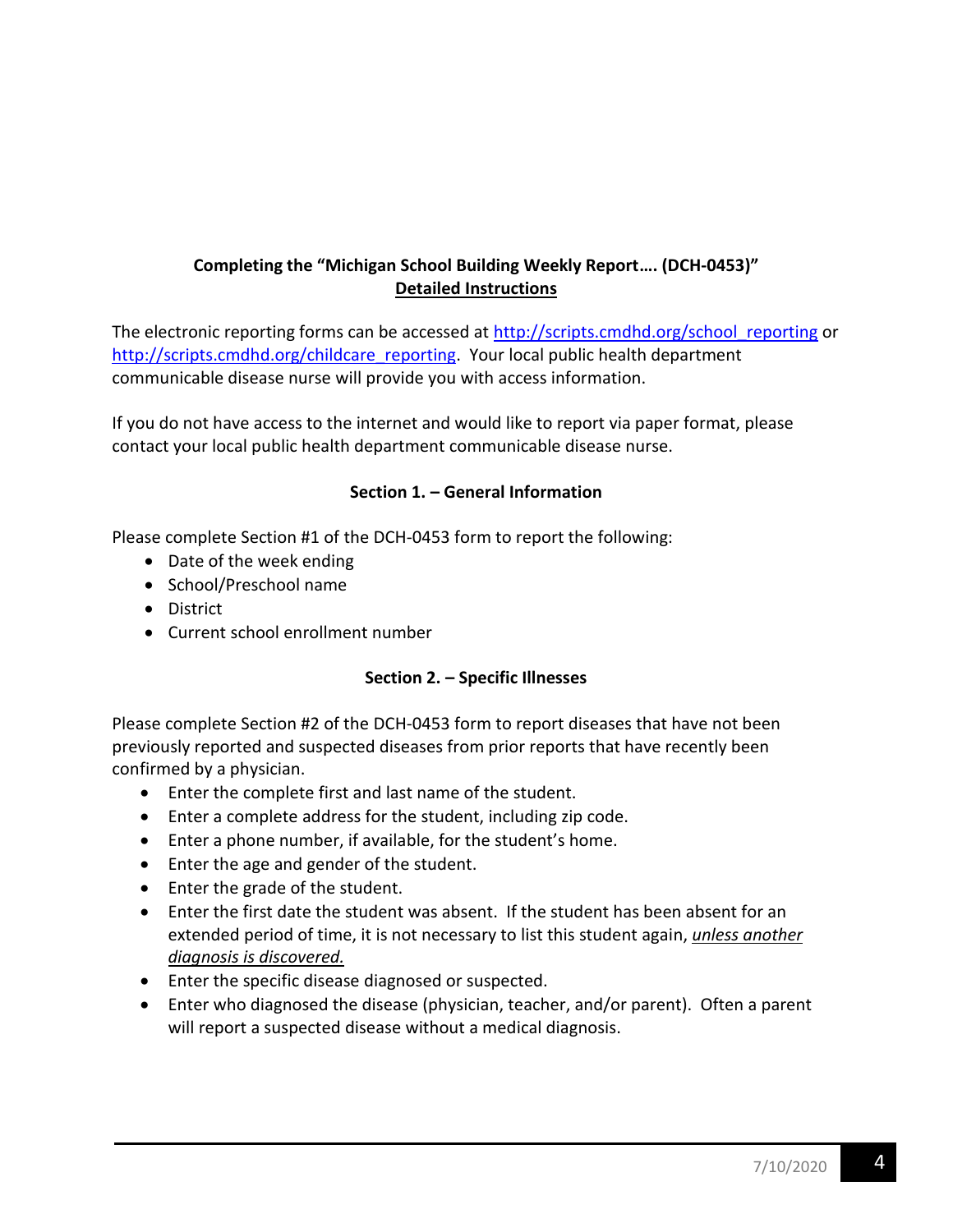### **Section 3. – Disease and Number of Cases**

- For certain illnesses, we only need to know how frequently they are occurring. These students do NOT need to be listed individually in the bottom section.
- In the next section, complete the number of cases your school is reporting of diagnosed or apparent **Influenza** or flu, **Gastrointestinal Illness**, and **Head Lice**. Please use the definitions and symptoms of each as a guide for reporting as noted below:

**Influenza, or flu**: Any child with pneumonia or fever and any of the following symptoms: sore throat, cough, generalized aching in the back or limb muscles. \*report influenza by total numbers only \*vomiting and diarrhea alone are not indications of influenza **Gastrointestinal Illness**: Any child with nausea, vomiting, diarrhea **Head Lice** \*physician, school or parent reported

## **Section 4. – Reporting "NO" Diseases or "School Closed"**

- Please check appropriate box if you have no illnesses to report.
- If your school is closed due to excessive absences, please mark the appropriate box **and inform the health department of the decision to close the school.**
- Submitted By: Please type the name of the person submitting the form.
- Email Address: Please type the email address of the person submitting the form.
- Telephone: Please include the telephone number of the person submitting the form.
- Date: This field is automatically populated.
- **Please submit weekly data every Friday afternoon.**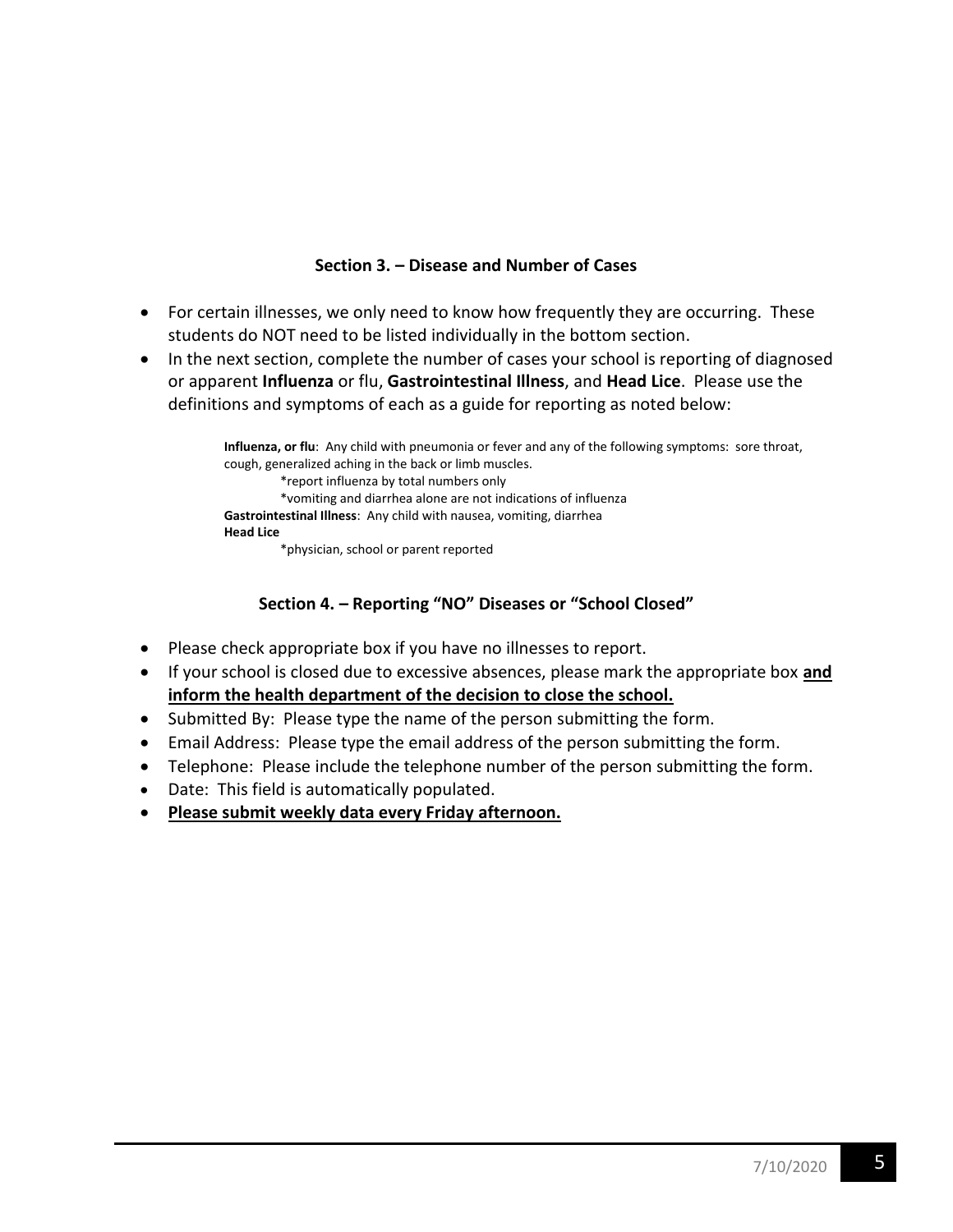## **Does ANYONE Really Read These Reports?**

YES!!! Childcare, preschool and school reports are reviewed by Central Michigan District Health Department's Communicable Disease personnel. These reports help us to promptly identify and respond to diseases occurring within the community in order to protect families. Illness data reported by schools is monitored and analyzed by our health department and the Michigan Department of Health and Human Services. Timely reporting is essential.

### **Reportable Diseases**

"Primary schools, secondary schools, child daycares or camps, shall report to the local health department within 24 hours of suspecting any serious communicable diseases, or the unusual occurrence, outbreak, or epidemic among those in attendance of any disease, infection, or condition."

Michigan's Communicable Disease Rules are promulgated under the authority conferred on the Department of Community Health by section 5111 of Act No. 368 of the Public Acts of 1978, as amended, being Section 333.5111 of the Michigan Compiled Laws.

Some examples of the diseases defined in the law which schools should report include:

- Vaccine preventable diseases such as pertussis (whooping cough), measles, mumps, meningitis, chickenpox, tetanus
- Coronaviruses, Novel (SARS, MERS Co-V, SARS Co-V-2)
- Hepatitis
- Food or waterborne illnesses: salmonella, shigella, giardia, campylobacter, E. coli, cryptosporidium
- Encephalitis
- Tuberculosis
- Influenza (weekly counts)
- Gastrointestinal illness (weekly counts)
- Animal bites or bat exposures
- A sudden increase in reports of MRSA
- A sudden increase in absences due to gastrointestinal illnesses
- A sudden increase in absences due to flu.

The *Reportable [Diseases in Michigan](https://www.michigan.gov/documents/mdch/Reportable_Diseases_Michigan_by_Pathogen_478489_7.pdf)* from the Michigan Department of Health and Human Services has a complete list of reportable conditions.